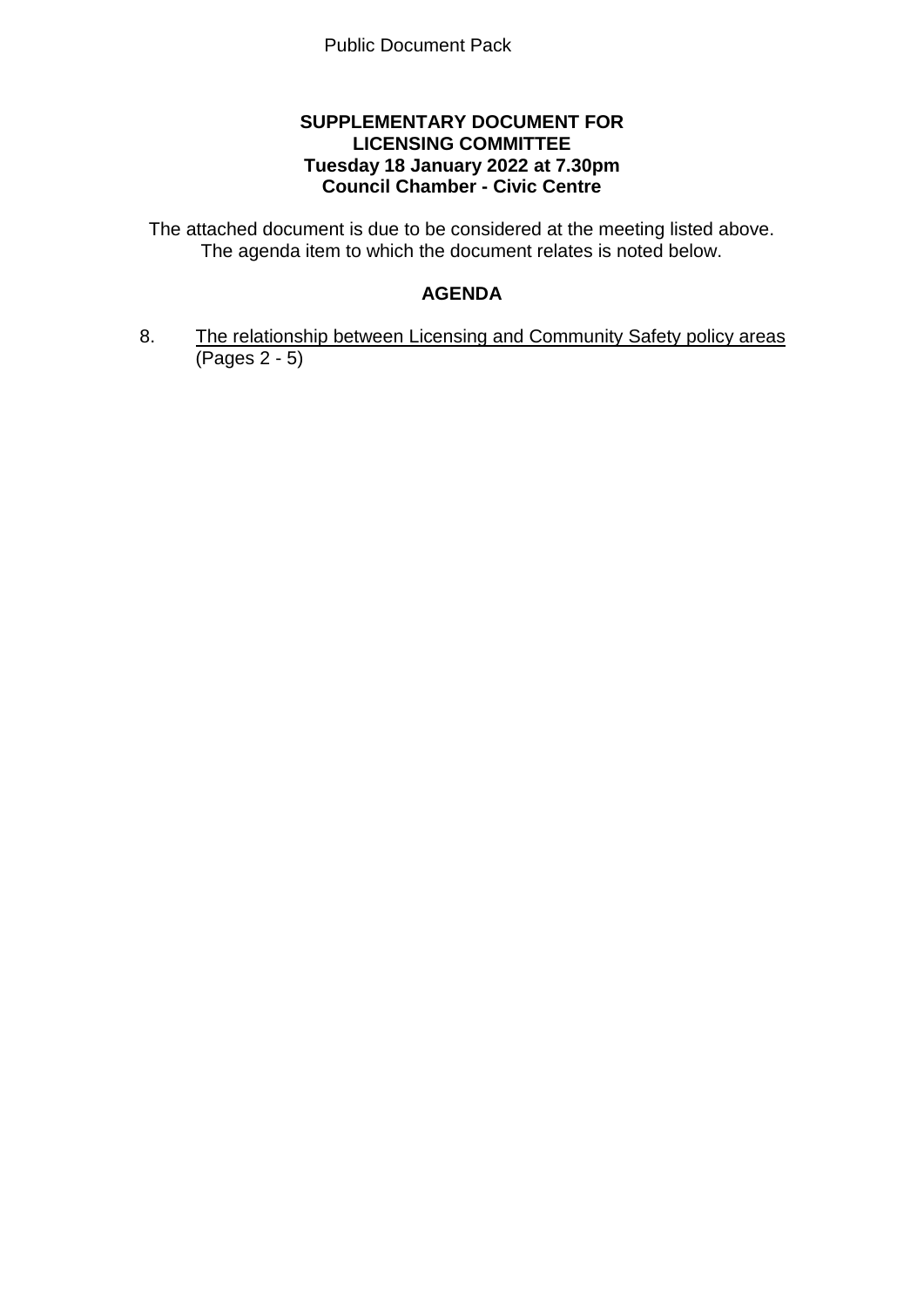Agenda Item 8

| <b>REPORT TO:</b>             | <b>LICENSING COMMITTEE</b>                                                               |
|-------------------------------|------------------------------------------------------------------------------------------|
| DATE:                         | <b>18 JANUARY 2022</b>                                                                   |
| TITLE:                        | THE RELATIONSHIP BETWEEN<br><b>LICENSING AND COMMUNITY SAFETY</b><br><b>POLICY AREAS</b> |
| <b>LEAD OFFICERS:</b>         | <b>JULIE HOUSTON, ASSISTANT DIRECTOR</b><br>COMMUNITY RESILIENCE (01279 446445)          |
|                               | <b>MICHAEL PITT, ASSISTANT DIRECTOR</b><br><b>ENVIRONMENT (01279 446114)</b>             |
| <b>CONTRIBUTING OFFICERS:</b> | <b>ADAM SHERWOOD, PRINCIPAL</b><br><b>LICENSING OFFICER (01279 446561)</b>               |
|                               | <b>FAITH WATSON, COMMUNITY SAFETY</b><br><b>MANAGER (INTERIM) (01279 446514)</b>         |

# **RECOMMENDED that:**

**A** The Licensing Committee note the content of the report, and approve the proposal that to optimise synergy of operation the Licensing Team work closely with the Community Safety Team to develop a Community Safety Strategy in the forthcoming municipal year.

# **BACKGROUND**

- 1. The Council's Licensing and Community Safety Teams each have a core focus built around differing statutory roles: however both roles are intended to contribute to the prevention of crime and support of good order, public safety, prevention of public nuisance and the protection of children form harm. Making the best use of available measures to promote a safe and welcoming environment is critical to regeneration and ongoing success of Harlow's public places. There is thus a clear and a strong case to maximise the benefits of joint working.
- 2. The primary function of the Licensing Team is to process licence applications in a timely manner, having regard to appropriate legislation and guidance. The types of licence are diverse and varied, ranging from alcohol and entertainment, street trading, scrap metal, gambling and taxi and private hire. Enforcement of licensable activities is carried out to ensure compliance by licence holders.
- 3. The Community Safety Team manage the town's Public Space Protection Orders (PSPO's) and Council CCTV systems, and are involved in public protection matters such as anti-social behaviour, unauthorised encampments and issue Community Protection Warnings and Community Protection Notices. The team also support the police in enforcement operations.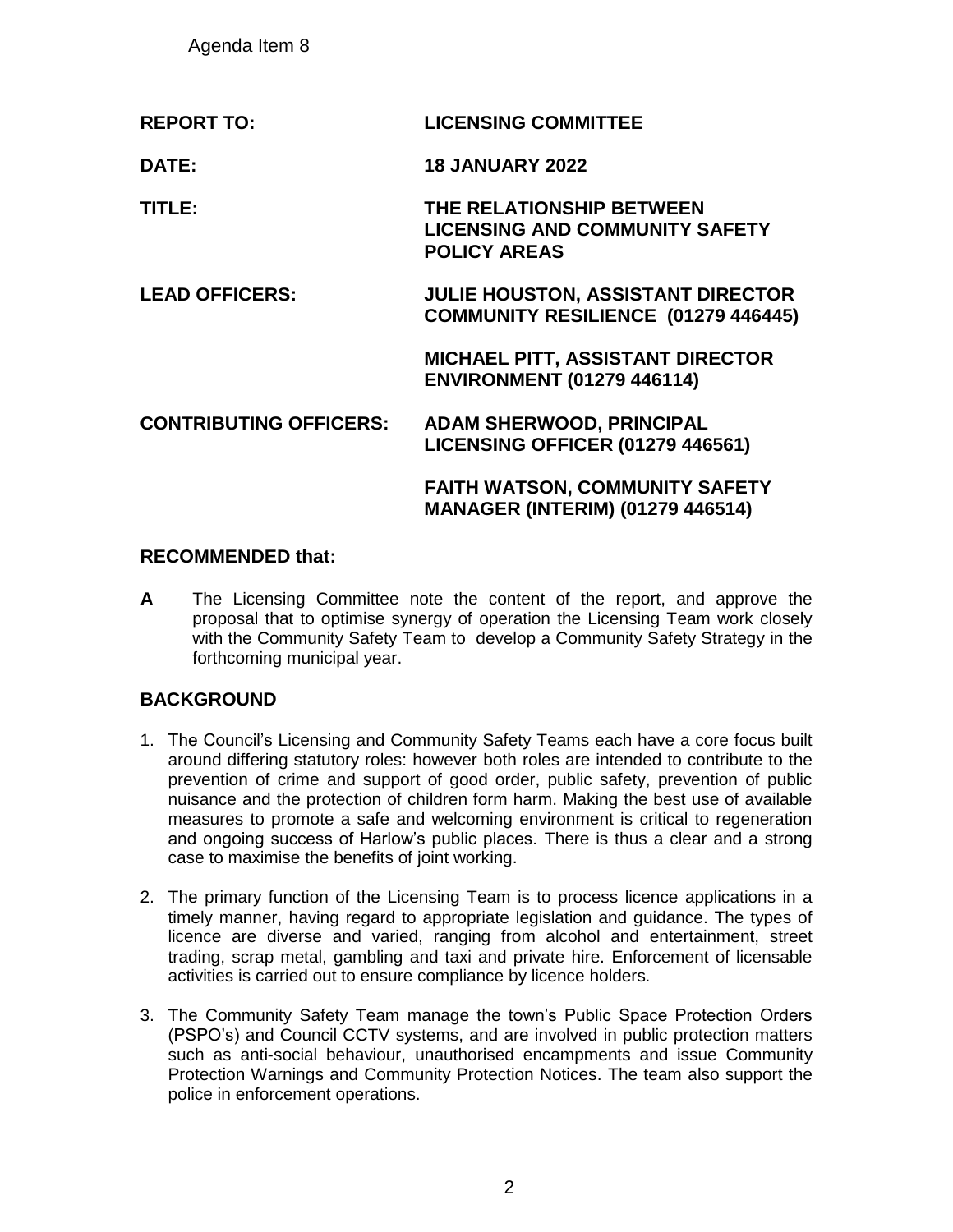4. The existing working relationship between the Licensing and Community Safety Teams is set out in the body of the report, and opportunities for the further strengthening of synergies are set out under Proposals below.

### **PUBLIC SPACE PROTECTION ORDERS (PSPOs)**

- 5. Where it is necessary the Community Safety Team develops and submits PSPOs for approval at the Council's Cabinet. Harlow currently has two PSPOs in place which cover the town centre and restrict ball games, alcohol consumption and cycling. The Licensing Team are included in any consultation on such orders, particularly with regard to alcohol consumption.
- 6. When the PSPOs were introduced in 2019, visits were conducted jointly by teams to raise awareness with local businesses that held a premises licence for the sale or supply of alcohol in the town centre.

## **COUNCIL CCTV SYSTEM**

7. The Data Controller for the Council's CCTV is the CCTV Technical Officer in the Community Safety Team. There are cameras at a number of locations in Harlow, with approximately two thirds in the town centre. CCTV information can be made available to the Licensing Team, should there be a legitimate and reasonable purpose for its use. CCTV may be used as part of any investigative work for complaints in relation to licenced activities.

## **TOWN CENTRE ENFORCEMENT**

- 8. The town centre in Harlow with its concentration of businesses, visitors and residents, demands a similar concentration of enforcement activity.
- 9. The Licensing Team manages the application and grant of any Street Trading licences in the town centre under Schedule 4 of the Local Government (Miscellaneous Provisions) Act 1982, as well as arranging trader's pitch rental contracts to support the Council's Regeneration Team. The team carries out routine compliance checks with traders under street trading law provisions.
- 10. Under the Pedlars Act 1871, police forces grant a Pedlar's licence to a person who travels and trades on foot from town to town to sell their goods, wares or merchandise. The Community Safety Team provides assistance to the Regeneration Team to ensure compliance for those acting under a Pedlar's licence or moving on persons without authorisation under a Pedlar's licence. Pedlars are not required to apply for a Street Trading licence provided that they remain mobile and do not occupy a static pitch.
- 11. The town centre is home to over 50 licensed premises, from supermarkets, restaurants, drinking establishments and off-licences. Premises may be inspected for compliance or following a complaint by the Licensing Team.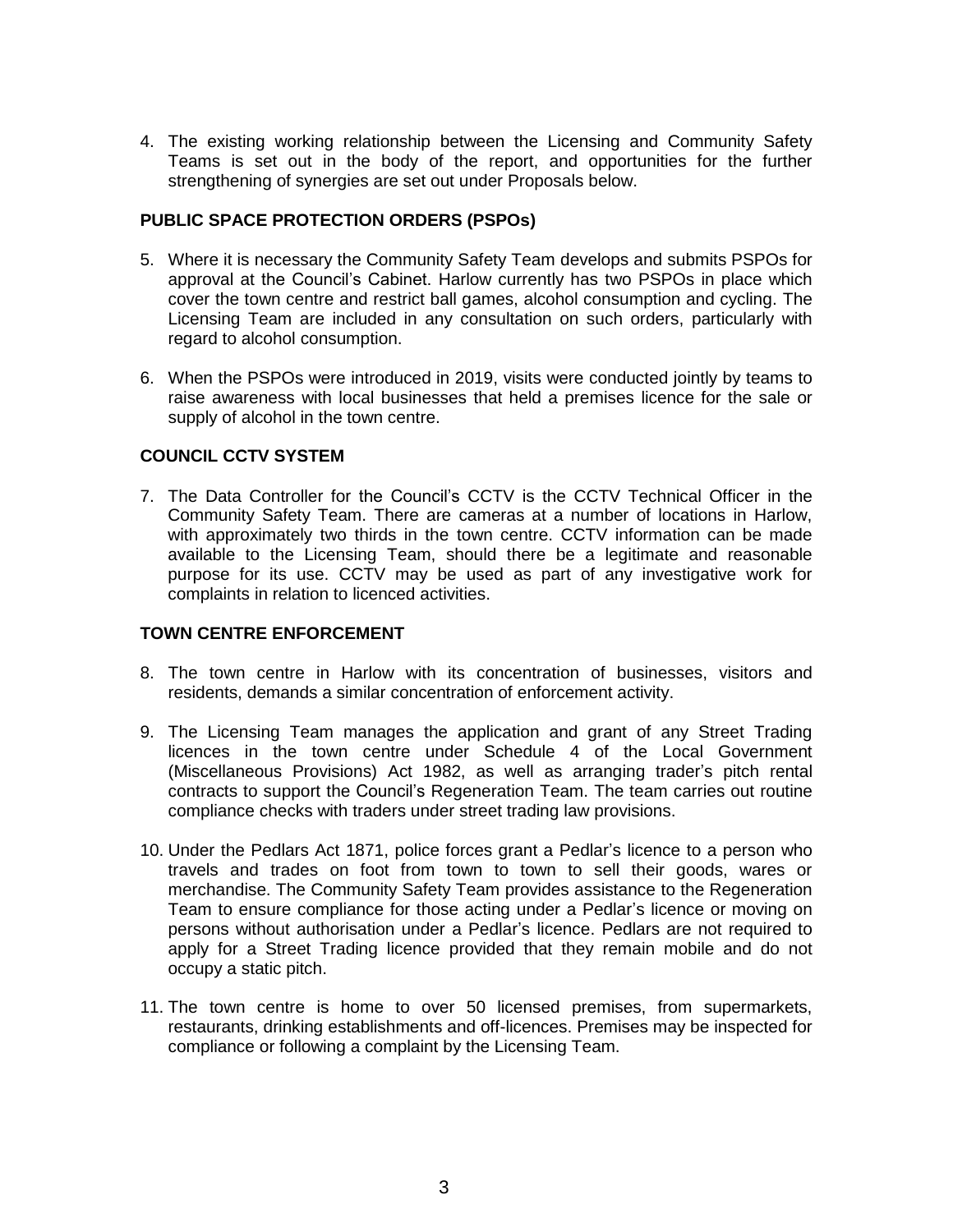# **WORKING WITH POLICE AND OTHER ENFORCEMENT AGENCIES**

### **Community Safety**

- 12. The Community Safety team has an important role to play in the community to improve quality of life, by making residents feel safer and provide reassurance in designated areas; the team achieves this by working with the community and partner agencies. The team makes presentations to the public and interested groups in order to provide responsible citizenship and attend community meetings to promote and support the development of residents associations and community groups.
- 13. The team engages with residents in tackling anti-social behaviour and fosters community spirit, pride and a sense of belonging, while also being a visual presence to deter anti-social behaviour and reduce the fear of crime. The team patrols all areas within the district of Harlow and enforces current legislation.
- 14. When required, team members may act as a professional witness and attend court in accordance with the Crime and Disorder Act and generally assist in reporting and investigating acts of anti-social behaviour.
- 15. Team members are required to attend training and achieve accreditation under the Community Safety Accreditation Scheme. The team must keep up to date with changes to relevant legislation so that it can be implemented effectively.

## **Licensing**

- 16. The Licensing Team works closely with Police Licensing Officers, Essex Police being the designated Responsible Authority under the Licensing Act 2003 for Crime and Disorder issues. Through police Licensing Officers, Essex Police are kept up to date with all applications and decisions. The Licensing Team has established good communication with their police counterparts regarding licensed premises and conduct joint visits together when complaints and issues arise.
- 17. The Licensing Team also communicates with the police through Common Law Disclosure information sharing about taxi and private hire drivers. Drivers are required to inform the Council of any substantive involvement with the police such as an arrest or receiving a court summons. This information exchange allows the Licensing Team to make properly informed decisions regarding a driver's fit and proper person status to continue to hold a driver licence.
- 18. Any sharing of data with the police for both teams is authorised under the Essex Police / Harlow Council Data Sharing Protocol.

## **ISSUES**

19. Consultation on licensing applications allows licensing decisions to reflect available intelligence. Whilst Essex Police are the Responsible Authority for Crime and Disorder, it is already part of the remit of the Community Safety team to liaise with Police over relevant issues. Strengthening the role of Community Safety in this consultation process offers the opportunity to broaden the available intelligence to